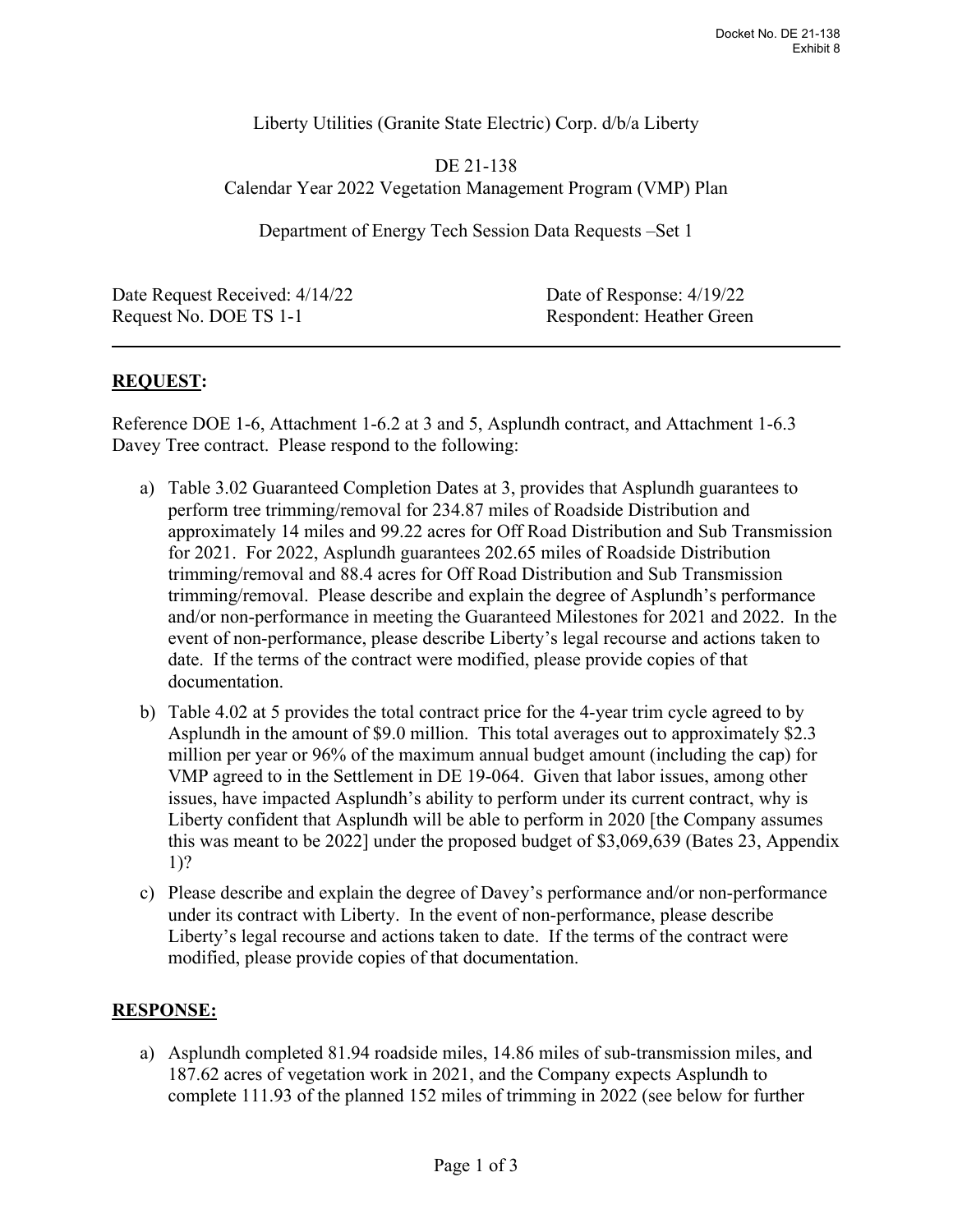details). Although these numbers are less than what is in the 2021 contract, as referenced in the question above, the Company does not consider Asplundh to be in breach of the contract for not completing "guaranteed" mileage for the following reason(s).

Confidential Attachment DOE 1-6.2 provides the contract between Liberty Utilities and Asplundh. Section 3.0 of the contract describes the commercial terms for Liquidated Damages and Schedule Guarantee. Subsection 3.04 describes what occurs between Liberty Utilities and Asplundh regarding compliance with Guaranteed Completion Dates. The language in Section 3.04 is below:

"Contractor's failure to comply with the Guaranteed Completion Dates may result in Company incurring damages in amounts difficult to ascertain with certainty. It is agreed, therefore, that the liquidated damages specified in this Article represent reasonable amounts to compensate Company for failure to perform and are not to be construed as a penalty. Consequently, Company will not be required to prove that it has incurred actual damages. Further, Company shall be able to enforce its rights to liquidated damages under this Article, without consideration as to whether time is a material aspect of this agreement. Upon failure by Contractor to meet any of the schedule or performance guarantees above, Contractor shall be liable and responsible to company for payment of the Liquidated damages corresponding to such failure, as set forth herein."

The Liquidated Damage Value agreed to by Liberty Utilities and Asplundh as shown in Table 3.02 states the following:

"10% held back until satisfactory completion of work"

This language intends that Liberty Utilities will hold back approximately 10% of the total cost per circuit and miles. This language in combination with Section 3.04, however, does not allow Liberty Utilities to receive compensation for work not completed. Therefore, there is no mechanism embedded within the contract between Liberty Utilities and Asplundh which requires Asplundh to achieve the miles stated.

As stated above, Liberty Utilities' current contract with Asplundh only allows for Liberty to withhold 10% of the completed work contract price. This holdback is not to be construed as a penalty.

- b) The Company is confident that it will complete its planned mileage as it has put the following things in place:
	- Asplundh and Liberty have worked together to secure a plan of incorporating mechanized pruning and flat cutting on the roadside spans, where viable. This will allow for increased production and miles in the allocated time.
	- The Company has secured additional resources for performing removals to allow Asplundh to focus on the mileage.
	- The Company has gone out to bid for the two Salem circuits that have the greatest difficulty in meeting workforce needs. This allows for the Company to have a wider range of workforce accessibility to secure the mileage.